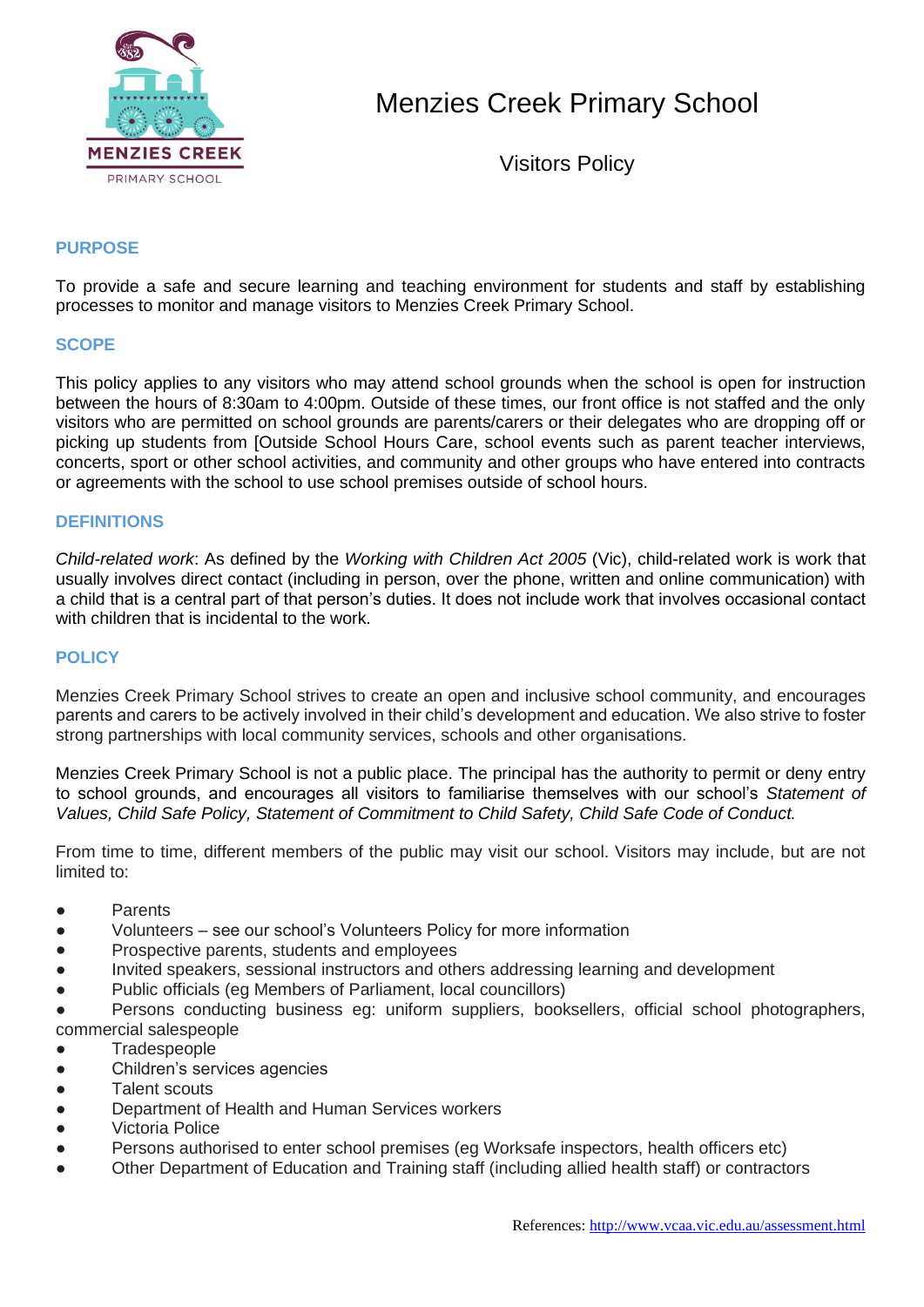

Visitors Policy

●NDIS therapists or other allied health or health practitioners

# **Sign in procedure**

All visitors to Menzies Creek Primary School are required to report to the school office on arrival (see exceptions below in relation to parents/carers). Visitors must:

- Sign in following prompts on ipad
- Provide proof of identification to office staff upon request
- Produce their valid Working with Children Check where required by this policy (see below)
- Follow instruction from school staff and abide by all relevant policies relating to appropriate conduct on school grounds including [insert relevant policies eg: Child Safety Code of Conduct, Sexual Harassment Policy, Workplace Bullying Policy, Respect for School Staff, Statement of Values etc]
- Return to the office upon departure, sign out
- Menzies Creek Primary School will ensure that our school's Child Safety Code of Conduct/Child

Safety Statement of Commitment are available and visible to visitors when they sign in.

# **Requirements for visitors to produce a valid Working with Children Check card**

For Working with Children Check (WWC Check) and other suitability check requirements relating to parents/carers and other volunteers working with students please see our Volunteers Policy

All visitors who are engaged in **child-related work** (see definition above) must have a valid WWC Check.

In some circumstances, visitors to Menzies Creek Primary School who are **not** engaged in child-related work will also be required to produce a valid WWC Check depending on the particular circumstances of their visit. For example, Menzies Creek Primary School will require a valid WWC Check for:

- **visitors who will be working regularly with children** during the time they are visiting, even though direct contact with children is not a central part of their normal duties
- visitors (e.g. contractors), who will regularly be performing work at the school and in circumstances where they will be performing their work in an area where they will be unsupervised and around children.

Further background checks, including references, may also be requested at the discretion of the principal. Visitors who will be working in areas away from students (e.g. a visiting auditor who will be located in the front office with administration staff) or who will be supervised and accompanied by a staff member during their visit (e.g. a Member of Parliament, a journalist, a prospective parent on a school tour) will not be required to have a WWC Check.

Sworn Victoria Police officers or sworn Australian Federal Police officers are exempt from requiring a WWC Check, but may be asked to verify that they are sworn officers by providing proof of identification.

# **Invited speakers and presenters**

On occasion, Menzies Creek Primary School may invite external speakers or providers to deliver incursions, presentations, workshops and special programs for our students. Consistent with Department of Education and Training requirements, Menzies Creek Primary School will:

ensure that the content of presentations and programs by external providers contributes to the educational development of our students and is consistent with curriculum objectives